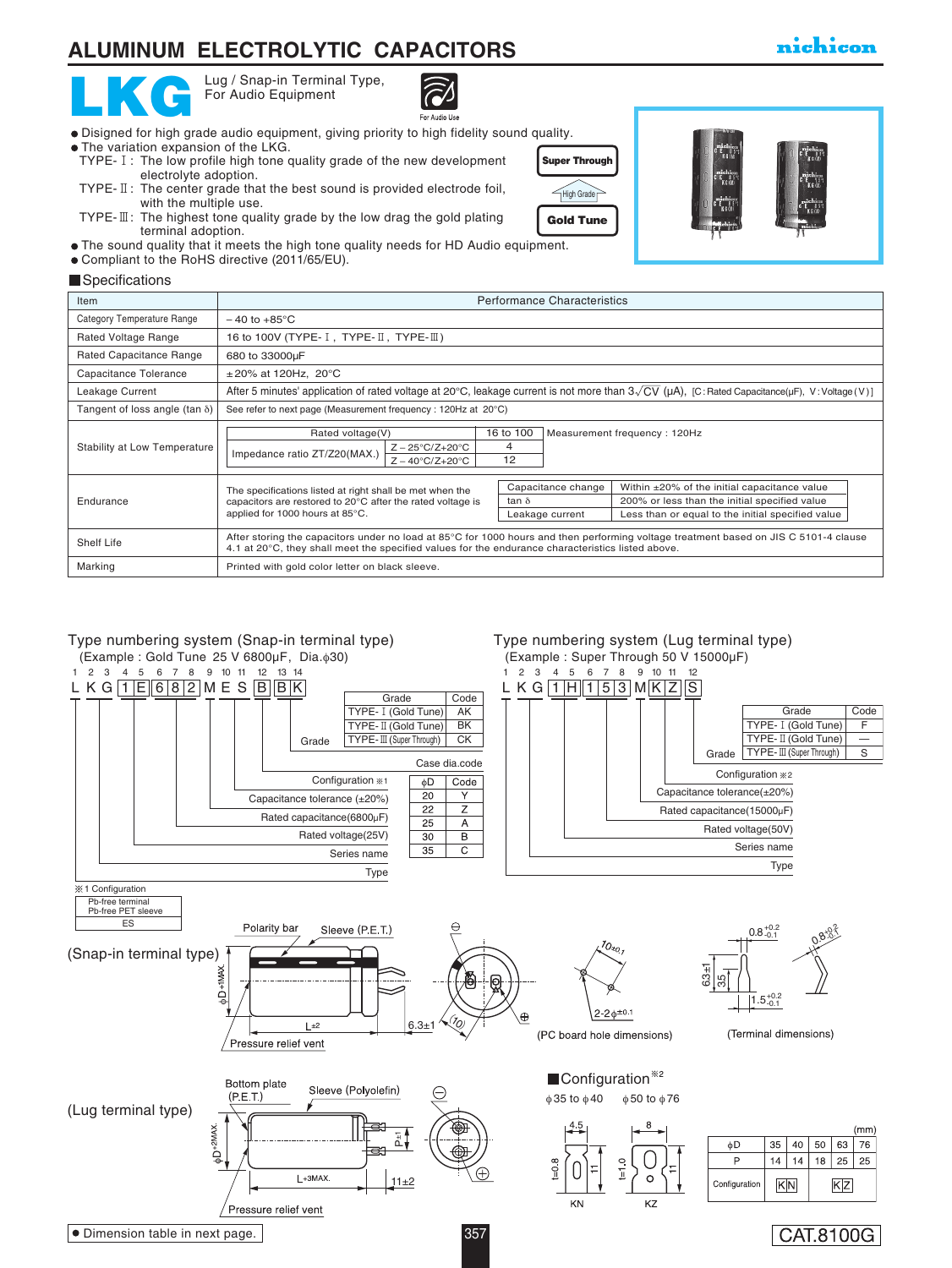

## ■Dimensions (Snap-in Terminal Type: Grade TYPE- I)

| 16V(1C)           |                          |                        |              |                |  |  |
|-------------------|--------------------------|------------------------|--------------|----------------|--|--|
| Cap.<br>$(\mu F)$ | Size<br>$\phi$ D × L(mm) | Rated ripple<br>(Arms) | $tan \delta$ | Code           |  |  |
| 4700              | $22 \times 20$           | 1.35                   | 0.35         | LKG1C472MESZAK |  |  |
| 5600              | $20 \times 25$           | 1.45                   | 0.35         | LKG1C562MESYAK |  |  |
| 6800              | $25 \times 20$           | 1.70                   | 0.35         | LKG1C682MESAAK |  |  |
| 8200              | $20 \times 30$           | 1.90                   | 0.35         | LKG1C822MESYAK |  |  |
|                   | $22 \times 25$           | 1.90                   | 0.35         | LKG1C822MESZAK |  |  |
|                   | $20 \times 35$           | 2.05                   | 0.35         | LKG1C103MESYAK |  |  |
| 10000             | $22 \times 30$           | 2.05                   | 0.35         | LKG1C103MESZAK |  |  |
|                   | $25 \times 25$           | 2.00                   | 0.35         | LKG1C103MESAAK |  |  |
|                   | $30 \times 20$           | 2.10                   | 0.35         | LKG1C103MESBAK |  |  |
|                   | $20 \times 40$           | 2.25                   | 0.35         | LKG1C123MESYAK |  |  |
| 12000             | $22 \times 35$           | 2.20                   | 0.35         | LKG1C123MESZAK |  |  |
|                   | $25 \times 30$           | 2.15                   | 0.35         | LKG1C123MESAAK |  |  |
|                   | $35 \times 20$           | 2.10                   | 0.35         | LKG1C123MESCAK |  |  |
|                   | $20 \times 45$           | 2.60                   | 0.35         | LKG1C153MESYAK |  |  |
| 15000             | $22 \times 40$           | 2.50                   | 0.35         | LKG1C153MESZAK |  |  |
|                   | $25 \times 35$           | 2.40                   | 0.35         | LKG1C153MESAAK |  |  |
|                   | $30 \times 25$           | 2.50                   | 0.35         | LKG1C153MESBAK |  |  |
|                   | $22 \times 45$           | 2.80                   | 0.35         | LKG1C183MESZAK |  |  |
| 18000             | $25 \times 40$           | 2.60                   | 0.35         | LKG1C183MESAAK |  |  |
|                   | $30 \times 30$           | 2.65                   | 0.35         | LKG1C183MESBAK |  |  |
|                   | $25 \times 45$           | 2.95                   | 0.35         | LKG1C223MESAAK |  |  |
| 22000             | $30 \times 35$           | 2.90                   | 0.35         | LKG1C223MESBAK |  |  |
|                   | $35 \times 25$           | 2.90                   | 0.35         | LKG1C223MESCAK |  |  |
|                   | $25 \times 50$           | 3.40                   | 0.45         | LKG1C273MESAAK |  |  |
| 27000             | $30 \times 40$           | 3.25                   | 0.45         | LKG1C273MESBAK |  |  |
|                   | $35 \times 30$           | 3.35                   | 0.45         | LKG1C273MESCAK |  |  |
| 33000             | $30 \times 45$           | 3.70                   | 0.57         | LKG1C333MESBAK |  |  |
|                   | $35 \times 35$           | 3.65                   | 0.57         | LKG1C333MESCAK |  |  |

|                   |                                 |                        | 35V(1V)      |                |
|-------------------|---------------------------------|------------------------|--------------|----------------|
| Cap.<br>$(\mu F)$ | <b>Size</b><br>$\phi$ D × L(mm) | Rated ripple<br>(Arms) | $tan \delta$ | Code           |
| 2200              | $22 \times 20$                  | 1.45                   | 0.30         | LKG1V222MESZAK |
| 2700              | $20 \times 25$                  | 1.60                   | 0.30         | LKG1V272MESYAK |
|                   | $25 \times 20$                  | 1.55                   | 0.30         | LKG1V272MESAAK |
| 3300              | $20 \times 30$                  | 1.75                   | 0.30         | LKG1V332MESYAK |
|                   | $22 \times 25$                  | 1.75                   | 0.30         | LKG1V332MESZAK |
| 3900              | $30 \times 20$                  | 1.85                   | 0.30         | LKG1V392MESBAK |
|                   | $20 \times 35$                  | 2.20                   | 0.30         | LKG1V472MESYAK |
| 4700              | $22 \times 30$                  | 2.20                   | 0.30         | LKG1V472MESZAK |
|                   | $25 \times 25$                  | 2.15                   | 0.30         | LKG1V472MESAAK |
|                   | $20 \times 40$                  | 2.40                   | 0.30         | LKG1V562MESYAK |
| 5600              | $22 \times 35$                  | 2.35                   | 0.30         | LKG1V562MESZAK |
|                   | $25 \times 30$                  | 2.25                   | 0.30         | LKG1V562MESAAK |
|                   | $35 \times 20$                  | 2.25                   | 0.30         | LKG1V562MESCAK |
|                   | $20 \times 50$                  | 2.50                   | 0.30         | LKG1V682MESYAK |
| 6800              | $22 \times 40$                  | 2.60                   | 0.30         | LKG1V682MESZAK |
|                   | $30 \times 25$                  | 2.60                   | 0.30         | LKG1V682MESBAK |
|                   | $22 \times 45$                  | 2.90                   | 0.30         | LKG1V822MESZAK |
| 8200              | $25 \times 40$                  | 2.70                   | 0.30         | LKG1V822MESAAK |
|                   | $30 \times 30$                  | 2.75                   | 0.30         | LKG1V822MESBAK |
|                   | $25 \times 45$                  | 3.05                   | 0.30         | LKG1V103MESAAK |
| 10000             | $30 \times 35$                  | 3.00                   | 0.30         | LKG1V103MESBAK |
|                   | $35 \times 25$                  | 3.20                   | 0.30         | LKG1V103MESCAK |
|                   | $25 \times 50$                  | 3.45                   | 0.30         | LKG1V123MESAAK |
| 12000             | $30 \times 40$                  | 3.30                   | 0.30         | LKG1V123MESBAK |
|                   | $35 \times 30$                  | 3.40                   | 0.30         | LKG1V123MESCAK |
|                   | $30 \times 45$                  | 3.80                   | 0.30         | LKG1V153MESBAK |
| 15000             | $35 \times 35$                  | 3.80                   | 0.30         | LKG1V153MESCAK |
|                   | $30 \times 50$                  | 4.30                   | 0.30         | LKG1V183MESBAK |
| 18000             | $35 \times 40$                  | 4.15                   | 0.30         | LKG1V183MESCAK |
| 22000             | $35 \times 45$                  | 4.70                   | 0.30         | LKG1V223MESCAK |

| 25V(1E)           |                                 |                        |              |                |  |  |
|-------------------|---------------------------------|------------------------|--------------|----------------|--|--|
| Cap.<br>$(\mu F)$ | <b>Size</b><br>$\phi$ D × L(mm) | Rated ripple<br>(Arms) | $tan \delta$ | Code           |  |  |
| 3300              | $22 \times 20$                  | 1.50                   | 0.30         | LKG1E332MESZAK |  |  |
| 3900              | $20 \times 25$                  | 1.60                   | 0.30         | LKG1E392MESYAK |  |  |
|                   | $25 \times 20$                  | 1.55                   | 0.30         | LKG1E392MESAAK |  |  |
| 4700              | $20 \times 30$                  | 1.70                   | 0.30         | LKG1E472MESYAK |  |  |
|                   | $22 \times 25$                  | 1.70                   | 0.30         | LKG1E472MESZAK |  |  |
| 5600              | $30 \times 20$                  | 1.85                   | 0.30         | LKG1E562MESBAK |  |  |
|                   | $20 \times 35$                  | 2.20                   | 0.30         | LKG1E682MESYAK |  |  |
| 6800              | $22 \times 30$                  | 2.20                   | 0.30         | LKG1E682MESZAK |  |  |
|                   | $25 \times 25$                  | 2.15                   | 0.30         | LKG1E682MESAAK |  |  |
|                   | $20 \times 40$                  | 2.40                   | 0.30         | LKG1E822MESYAK |  |  |
| 8200              | $22 \times 35$                  | 2.35                   | 0.30         | LKG1E822MESZAK |  |  |
|                   | $25 \times 30$                  | 2.30                   | 0.30         | LKG1E822MESAAK |  |  |
|                   | $35 \times 20$                  | 2.25                   | 0.30         | LKG1E822MESCAK |  |  |
|                   | $20 \times 50$                  | 2.55                   | 0.30         | LKG1E103MESYAK |  |  |
| 10000             | $22 \times 40$                  | 2.65                   | 0.30         | LKG1E103MESZAK |  |  |
|                   | $25 \times 35$                  | 2.50                   | 0.30         | LKG1E103MESAAK |  |  |
|                   | $30 \times 25$                  | 2.65                   | 0.30         | LKG1E103MESBAK |  |  |
|                   | $22 \times 45$                  | 2.90                   | 0.30         | LKG1E123MESZAK |  |  |
| 12000             | $25 \times 40$                  | 2.75                   | 0.30         | LKG1E123MESAAK |  |  |
|                   | $30 \times 30$                  | 2.80                   | 0.30         | LKG1E123MESBAK |  |  |
|                   | $35 \times 25$                  | 2.65                   | 0.30         | LKG1E123MESCAK |  |  |
| 15000             | $25 \times 45$                  | 3.15                   | 0.30         | LKG1E153MESAAK |  |  |
|                   | $30 \times 35$                  | 3.10                   | 0.30         | LKG1E153MESBAK |  |  |
|                   | $25 \times 50$                  | 3.55                   | 0.30         | LKG1E183MESAAK |  |  |
| 18000             | $30 \times 40$                  | 3.40                   | 0.30         | LKG1E183MESBAK |  |  |
|                   | $35 \times 30$                  | 3.50                   | 0.30         | LKG1E183MESCAK |  |  |
|                   | $30 \times 45$                  | 3.85                   | 0.30         | LKG1E223MESBAK |  |  |
| 22000             | $35 \times 35$                  | 3.85                   | 0.30         | LKG1E223MESCAK |  |  |
| 27000             | $35 \times 40$                  | 4.30                   | 0.40         | LKG1E273MESCAK |  |  |
| 33000             | $35 \times 45$                  | 4.85                   | 0.52         | LKG1E333MESCAK |  |  |

|                   | 50V(1H)                         |                        |              |                |  |  |  |
|-------------------|---------------------------------|------------------------|--------------|----------------|--|--|--|
| Cap.<br>$(\mu F)$ | <b>Size</b><br>$\phi$ D × L(mm) | Rated ripple<br>(Arms) | $tan \delta$ | Code           |  |  |  |
| 1500              | $22 \times 20$                  | 1.55                   | 0.30         | LKG1H152MESZAK |  |  |  |
| 1800              | $20 \times 25$                  | 1.70                   | 0.30         | LKG1H182MESYAK |  |  |  |
|                   | $25 \times 20$                  | 1.65                   | 0.30         | LKG1H182MESAAK |  |  |  |
| 2200              | $20 \times 30$                  | 1.85                   | 0.30         | LKG1H222MESYAK |  |  |  |
|                   | $22 \times 25$                  | 1.85                   | 0.30         | LKG1H222MESZAK |  |  |  |
|                   | $20 \times 35$                  | 2.00                   | 0.30         | LKG1H272MESYAK |  |  |  |
|                   | $22 \times 30$                  | 2.00                   | 0.30         | LKG1H272MESZAK |  |  |  |
| 2700              | $25 \times 25$                  | 1.95                   | 0.30         | LKG1H272MESAAK |  |  |  |
|                   | $30 \times 20$                  | 2.05                   | 0.30         | LKG1H272MESBAK |  |  |  |
|                   | $20 \times 40$                  | 2.25                   | 0.30         | LKG1H332MESYAK |  |  |  |
| 3300              | $22 \times 35$                  | 2.20                   | 0.30         | LKG1H332MESZAK |  |  |  |
|                   | $20 \times 45$                  | 2.45                   | 0.30         | LKG1H392MESYAK |  |  |  |
|                   | $22 \times 40$                  | 2.35                   | 0.30         | LKG1H392MESZAK |  |  |  |
| 3900              | $25 \times 30$                  | 2.50                   | 0.30         | LKG1H392MESAAK |  |  |  |
|                   | $30 \times 25$                  | 2.35                   | 0.30         | LKG1H392MESBAK |  |  |  |
|                   | $35 \times 20$                  | 2.45                   | 0.30         | LKG1H392MESCAK |  |  |  |
|                   | $20 \times 50$                  | 2.75                   | 0.30         | LKG1H472MESYAK |  |  |  |
| 4700              | $22 \times 45$                  | 2.60                   | 0.30         | LKG1H472MESZAK |  |  |  |
|                   | $25 \times 35$                  | 2.70                   | 0.30         | LKG1H472MESAAK |  |  |  |
|                   | $22 \times 50$                  | 2.90                   | 0.30         | LKG1H562MESZAK |  |  |  |
|                   | $25 \times 40$                  | 2.90                   | 0.30         | LKG1H562MESAAK |  |  |  |
| 5600              | $30 \times 30$                  | 3.00                   | 0.30         | LKG1H562MESBAK |  |  |  |
|                   | $35 \times 25$                  | 2.85                   | 0.30         | LKG1H562MESCAK |  |  |  |
|                   | $25 \times 45$                  | 3.30                   | 0.30         | LKG1H682MESAAK |  |  |  |
| 6800              | $30 \times 35$                  | 3.25                   | 0.30         | LKG1H682MESBAK |  |  |  |
|                   | $30 \times 40$                  | 3.55                   | 0.30         | LKG1H822MESBAK |  |  |  |
| 8200              | $35 \times 30$                  | 3.65                   | 0.30         | LKG1H822MESCAK |  |  |  |
|                   | $30 \times 45$                  | 4.00                   | 0.30         | LKG1H103MESBAK |  |  |  |
| 10000             | $35 \times 35$                  | 4.00                   | 0.30         | LKG1H103MESCAK |  |  |  |
| 12000             | $35 \times 40$                  | 4.35                   | 0.30         | LKG1H123MESCAK |  |  |  |
| 15000             | $35 \times 50$                  | 4.70                   | 0.30         | LKG1H153MESCAK |  |  |  |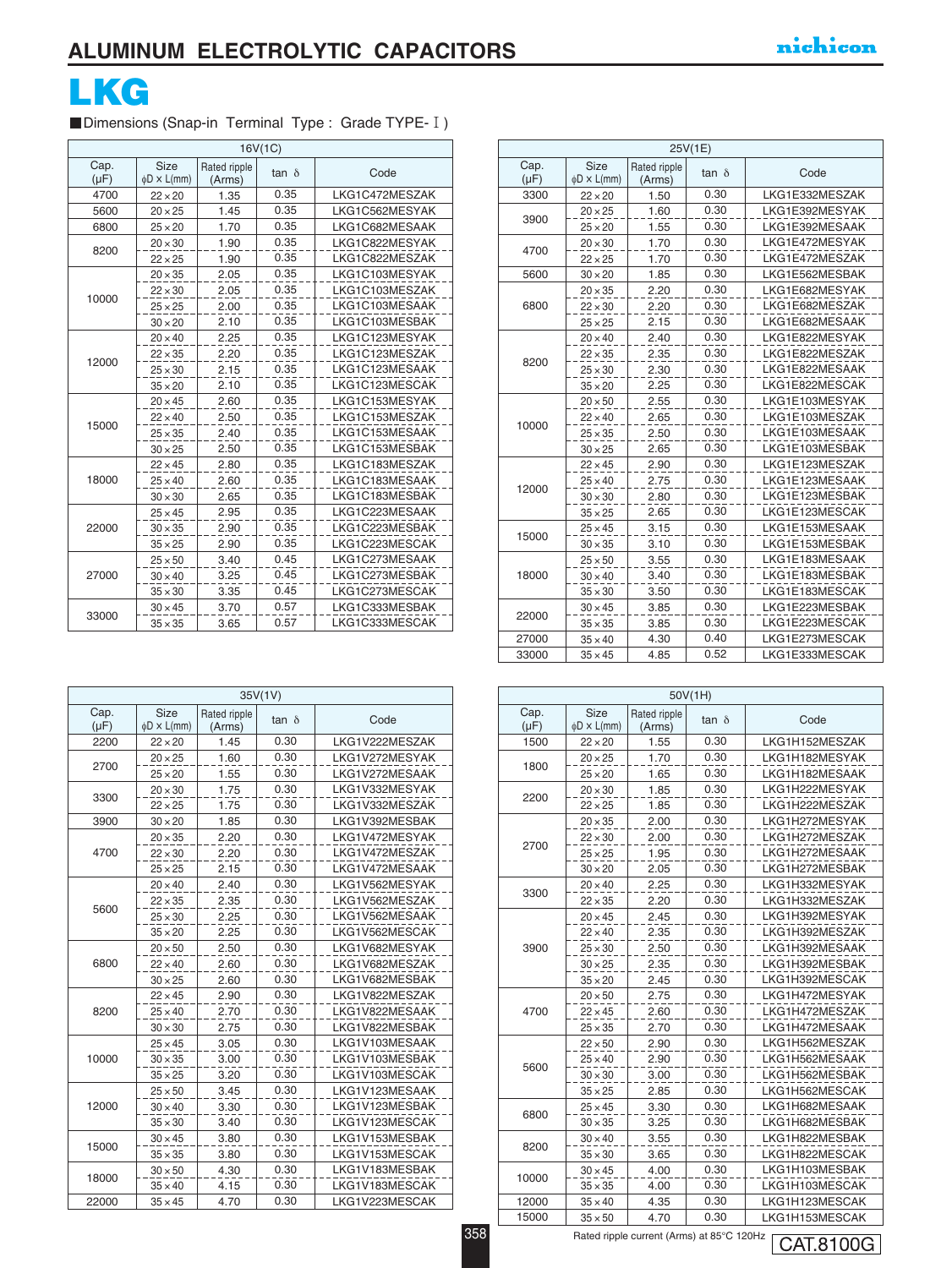

Dimensions (Snap-in Terminal Type : Grade TYPE- I)

| 63V(1J)           |                          |                        |              |                |  |  |
|-------------------|--------------------------|------------------------|--------------|----------------|--|--|
| Cap.<br>$(\mu F)$ | Size<br>$\phi$ D × L(mm) | Rated ripple<br>(Arms) | $tan \delta$ | Code           |  |  |
| 820               | $22 \times 20$           | 1.30                   | 0.30         | LKG1J821MESZAK |  |  |
| 1000              | $20 \times 25$           | 1.45                   | 0.30         | LKG1J102MESYAK |  |  |
| 1200              | $25 \times 20$           | 1.65                   | 0.30         | LKG1J122MESAAK |  |  |
|                   | $20 \times 30$           | 1.90                   | 0.30         | LKG1J152MESYAK |  |  |
| 1500              | $22 \times 25$           | 1.90                   | 0.30         | LKG1J152MESZAK |  |  |
|                   | $20 \times 35$           | 2.05                   | 0.30         | LKG1J182MESYAK |  |  |
| 1800              | $22 \times 30$           | 2.00                   | 0.30         | LKG1J182MESZAK |  |  |
|                   | $25 \times 25$           | 2.00                   | 0.30         | LKG1J182MESAAK |  |  |
|                   | $30 \times 20$           | 2.05                   | 0.30         | LKG1J182MESBAK |  |  |
|                   | $20 \times 40$           | 2.25                   | 0.30         | LKG1J222MESYAK |  |  |
| 2200              | $22 \times 35$           | 2.20                   | 0.30         | LKG1J222MESZAK |  |  |
|                   | $25 \times 30$           | 2.15                   | 0.30         | LKG1J222MESAAK |  |  |
|                   | $35 \times 20$           | 2.10                   | 0.30         | LKG1J222MESCAK |  |  |
|                   | $20 \times 50$           | 2.40                   | 0.30         | LKG1J272MESYAK |  |  |
| 2700              | $22 \times 40$           | 2.45                   | 0.30         | LKG1J272MESZAK |  |  |
|                   | $25 \times 35$           | 2.35                   | 0.30         | LKG1J272MESAAK |  |  |
|                   | $30 \times 25$           | 2.50                   | 0.30         | LKG1J272MESBAK |  |  |
|                   | $22 \times 45$           | 2.80                   | 0.30         | LKG1J332MESZAK |  |  |
| 3300              | $25 \times 40$           | 2.60                   | 0.30         | LKG1J332MESAAK |  |  |
|                   | $30 \times 30$           | 2.70                   | 0.30         | LKG1J332MESBAK |  |  |
|                   | $25 \times 45$           | 2.85                   | 0.30         | LKG1J392MESAAK |  |  |
| 3900              | $30 \times 35$           | 2.85                   | 0.30         | LKG1J392MESBAK |  |  |
|                   | $35 \times 25$           | 3.00                   | 0.30         | LKG1J392MESCAK |  |  |
|                   | $25 \times 50$           | 3.20                   | 0.30         | LKG1J472MESAAK |  |  |
| 4700              | $30 \times 40$           | 3.10                   | 0.30         | LKG1J472MESBAK |  |  |
|                   | $35 \times 30$           | 3.20                   | 0.30         | LKG1J472MESCAK |  |  |
| 5600              | $30 \times 45$           | 3.45                   | 0.30         | LKG1J562MESBAK |  |  |
|                   | $35 \times 35$           | 3.40                   | 0.30         | LKG1J562MESCAK |  |  |
| 6800              | $30 \times 50$           | 3.90                   | 0.30         | LKG1J682MESBAK |  |  |
|                   | $35 \times 40$           | 3.75                   | 0.30         | LKG1J682MESCAK |  |  |
| 8200              | $35 \times 45$           | 4.20                   | 0.30         | LKG1J822MESCAK |  |  |
| 10000             | $35 \times 50$           | 4.80                   | 0.30         | LKG1J103MESCAK |  |  |

|                   | 100V(2A)                 |                        |              |                |  |  |  |
|-------------------|--------------------------|------------------------|--------------|----------------|--|--|--|
| Cap.<br>$(\mu F)$ | Size<br>$\phi$ D × L(mm) | Rated ripple<br>(Arms) | $tan \delta$ | Code           |  |  |  |
| 680               | $20 \times 30$           | 1.70                   | 0.25         | LKG2A681MESYAK |  |  |  |
|                   | $22 \times 25$           | 1.75                   | 0.25         | LKG2A681MESZAK |  |  |  |
|                   | $20 \times 35$           | 1.85                   | 0.25         | LKG2A821MESYAK |  |  |  |
| 820               | $22 \times 30$           | 1.85                   | 0.25         | LKG2A821MESZAK |  |  |  |
|                   | $25 \times 25$           | 1.80                   | 0.25         | LKG2A821MESAAK |  |  |  |
|                   | $30 \times 20$           | 1.90                   | 0.25         | LKG2A821MESBAK |  |  |  |
| 1000              | $20 \times 40$           | 2.05                   | 0.25         | LKG2A102MESYAK |  |  |  |
|                   | $20 \times 45$           | 2.30                   | 0.25         | LKG2A122MESYAK |  |  |  |
|                   | $22 \times 40$           | 2.20                   | 0.25         | LKG2A122MESZAK |  |  |  |
| 1200              | $25 \times 30$           | 2.35                   | 0.25         | LKG2A122MESAAK |  |  |  |
|                   | $30 \times 25$           | 2.20                   | 0.25         | LKG2A122MESBAK |  |  |  |
|                   | $35 \times 20$           | 2.30                   | 0.25         | LKG2A122MESCAK |  |  |  |
|                   | $20 \times 50$           | 2.65                   | 0.25         | LKG2A152MESYAK |  |  |  |
| 1500              | $22 \times 45$           | 2.55                   | 0.25         | LKG2A152MESZAK |  |  |  |
|                   | $25 \times 35$           | 2.60                   | 0.25         | LKG2A152MESAAK |  |  |  |
|                   | $22 \times 50$           | 2.85                   | 0.25         | LKG2A182MESZAK |  |  |  |
|                   | $25 \times 40$           | 2.85                   | 0.25         | LKG2A182MESAAK |  |  |  |
| 1800              | $30 \times 30$           | 2.90                   | 0.25         | LKG2A182MESBAK |  |  |  |
|                   | $35 \times 25$           | 2.75                   | 0.25         | LKG2A182MESCAK |  |  |  |
|                   | $25 \times 45$           | 3.20                   | 0.25         | LKG2A222MESAAK |  |  |  |
| 2200              | $30 \times 35$           | 3.20                   | 0.25         | LKG2A222MESBAK |  |  |  |
|                   | $35 \times 30$           | 3.00                   | 0.25         | LKG2A222MESCAK |  |  |  |
| 2700              | $30 \times 40$           | 3.55                   | 0.25         | LKG2A272MESBAK |  |  |  |
|                   | $35 \times 35$           | 3.25                   | 0.25         | LKG2A272MESCAK |  |  |  |
| 3300              | $30 \times 50$           | 3.75                   | 0.25         | LKG2A332MESBAK |  |  |  |
| 3900              | $35 \times 40$           | 4.30                   | 0.25         | LKG2A392MESCAK |  |  |  |
| 4700              | $35 \times 50$           | 4.50                   | 0.25         | LKG2A472MESCAK |  |  |  |

| 80V(1K)           |                                 |                        |              |                |  |  |
|-------------------|---------------------------------|------------------------|--------------|----------------|--|--|
| Cap.<br>$(\mu F)$ | <b>Size</b><br>$\phi$ D × L(mm) | Rated ripple<br>(Arms) | $tan \delta$ | Code           |  |  |
|                   | $20 \times 25$                  | 1.70                   | 0.25         | LKG1K821MESYAK |  |  |
| 820               | $25 \times 20$                  | 1.65                   | 0.25         | LKG1K821MESAAK |  |  |
|                   | $20 \times 30$                  | 1.80                   | 0.25         | LKG1K102MESYAK |  |  |
| 1000              | $22 \times 25$                  | 1.85                   | 0.25         | LKG1K102MESZAK |  |  |
|                   | $20 \times 35$                  | 1.95                   | 0.25         | LKG1K122MESYAK |  |  |
|                   | $22 \times 30$                  | 1.95                   | 0.25         | LKG1K122MESZAK |  |  |
| 1200              | $25 \times 25$                  | 1.90                   | 0.25         | LKG1K122MESAAK |  |  |
|                   | $30 \times 20$                  | 2.00                   | 0.25         | LKG1K122MESBAK |  |  |
|                   | $20 \times 40$                  | 2.20                   | 0.25         | LKG1K152MESYAK |  |  |
| 1500              | $22 \times 35$                  | 2.15                   | 0.25         | LKG1K152MESZAK |  |  |
|                   | $25 \times 30$                  | 2.10                   | 0.25         | LKG1K152MESAAK |  |  |
|                   | $20 \times 45$                  | 2.45                   | 0.25         | LKG1K182MESYAK |  |  |
|                   | $22 \times 40$                  | 2.35                   | 0.25         | LKG1K182MESZAK |  |  |
| 1800              | $30 \times 25$                  | 2.40                   | 0.25         | LKG1K182MESBAK |  |  |
|                   | $35 \times 20$                  | 2.50                   | 0.25         | LKG1K182MESCAK |  |  |
|                   | $22 \times 45$                  | 2.70                   | 0.25         | LKG1K222MESZAK |  |  |
| 2200              | $25 \times 35$                  | 2.75                   | 0.25         | LKG1K222MESAAK |  |  |
|                   | $30 \times 30$                  | 2.55                   | 0.25         | LKG1K222MESBAK |  |  |
|                   | $30 \times 35$                  | 2.80                   | 0.25         | LKG1K272MESBAK |  |  |
| 2700              | $35 \times 25$                  | 3.00                   | 0.25         | LKG1K272MESCAK |  |  |
|                   | $25 \times 50$                  | 3.25                   | 0.25         | LKG1K332MESAAK |  |  |
| 3300              | $30 \times 40$                  | 3.15                   | 0.25         | LKG1K332MESBAK |  |  |
|                   | $35 \times 30$                  | 3.20                   | 0.25         | LKG1K332MESCAK |  |  |
| 3900              | $30 \times 45$                  | 3.45                   | 0.25         | LKG1K392MESBAK |  |  |
|                   | $35 \times 35$                  | 3.40                   | 0.25         | LKG1K392MESCAK |  |  |
| 4700              | $30 \times 45$                  | 3.85                   | 0.25         | LKG1K472MESBAK |  |  |
|                   | $35 \times 40$                  | 3.75                   | 0.25         | LKG1K472MESCAK |  |  |
| 5600              | $35 \times 45$                  | 4.10                   | 0.25         | LKG1K562MESCAK |  |  |
| 6800              | $35 \times 50$                  | 4.65                   | 0.25         | LKG1K682MESCAK |  |  |

Rated ripple current (Arms) at 85°C 120Hz

359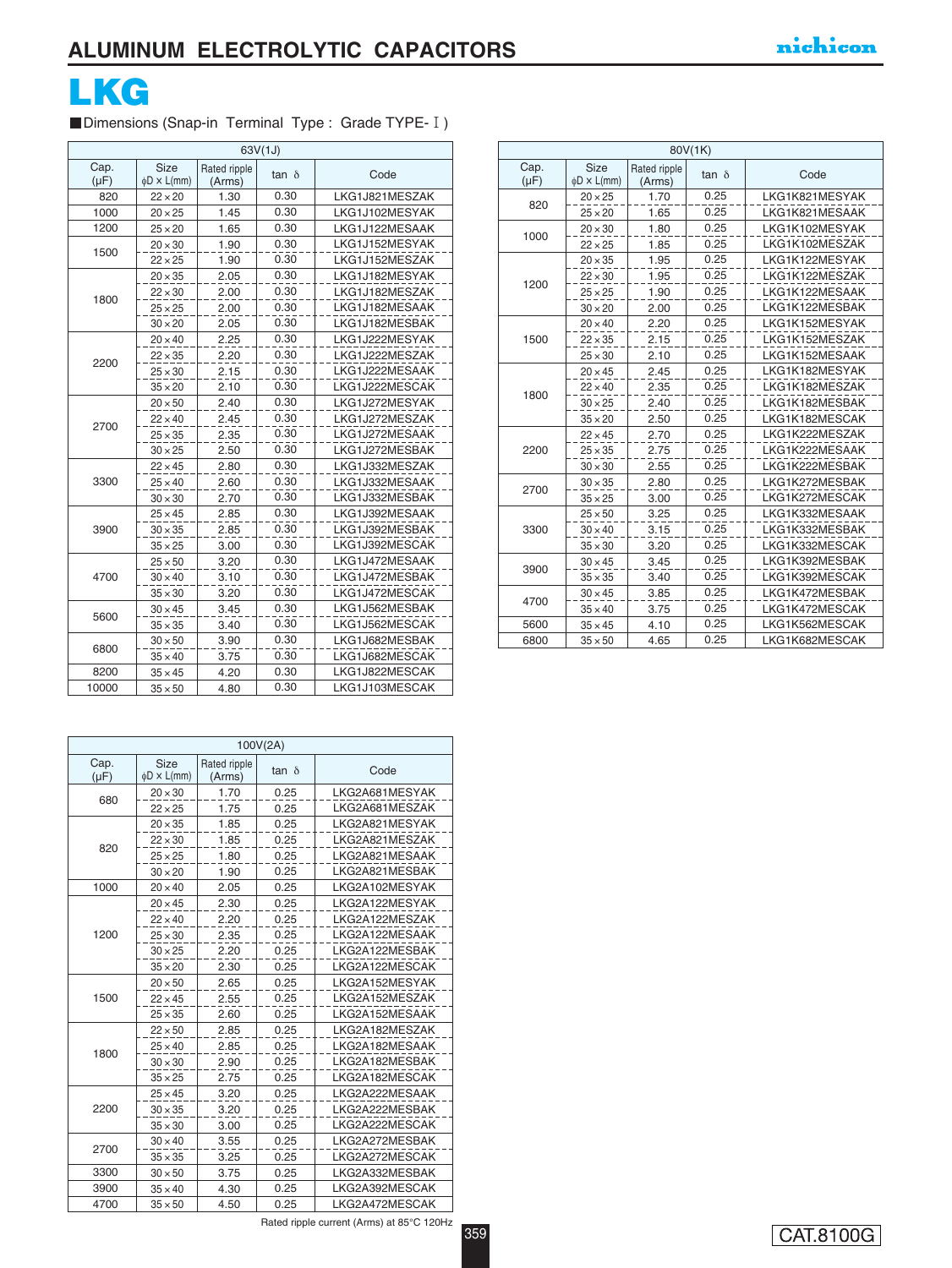

■Dimensions (Snap-in Terminal Type : Grade TYPE-II)

| 16V(1C)           |                                 |                        |              |                |  |
|-------------------|---------------------------------|------------------------|--------------|----------------|--|
| Cap.<br>$(\mu F)$ | <b>Size</b><br>$\phi$ D × L(mm) | Rated ripple<br>(Arms) | $tan \delta$ | Code           |  |
| 2200              | $20 \times 20$                  | 1.10                   | 0.35         | LKG1C222MESYBK |  |
| 3300              | $22 \times 20$                  | 1.50                   | 0.35         | LKG1C332MESZBK |  |
| 3900              | $20 \times 25$                  | 1.55                   | 0.35         | LKG1C392MESYBK |  |
|                   | $25 \times 20$                  | 1.55                   | 0.35         | LKG1C392MESABK |  |
| 4700              | $20 \times 30$                  | 1.75                   | 0.35         | LKG1C472MESYBK |  |
|                   | $22 \times 25$                  | 1.75                   | 0.35         | LKG1C472MESZBK |  |
| 5600              | $30 \times 20$                  | 1.85                   | 0.35         | LKG1C562MESBBK |  |
|                   | $20 \times 35$                  | 2.20                   | 0.35         | LKG1C682MESYBK |  |
| 6800              | $22 \times 30$                  | 2.20                   | 0.35         | LKG1C682MESZBK |  |
|                   | $25 \times 25$                  | 2.15                   | 0.35         | LKG1C682MESABK |  |
|                   | $20 \times 40$                  | 2.40                   | 0.35         | LKG1C822MESYBK |  |
| 8200              | $22 \times 35$                  | 2.40                   | 0.35         | LKG1C822MESZBK |  |
|                   | $25 \times 30$                  | 2.30                   | 0.35         | LKG1C822MESABK |  |
|                   | $35 \times 20$                  | 2.25                   | 0.35         | LKG1C822MESCBK |  |
|                   | $20 \times 50$                  | 2.65                   | 0.35         | LKG1C103MESYBK |  |
| 10000             | $22 \times 40$                  | 2.65                   | 0.35         | LKG1C103MESZBK |  |
|                   | $25 \times 35$                  | 2.45                   | 0.35         | LKG1C103MESABK |  |
|                   | $30 \times 25$                  | 2.50                   | 0.35         | LKG1C103MESBBK |  |
|                   | $22 \times 50$                  | 2.75                   | 0.35         | LKG1C123MESZBK |  |
|                   | $25 \times 40$                  | 2.75                   | 0.35         | LKG1C123MESABK |  |
| 12000             | $30 \times 30$                  | 2.75                   | 0.35         | LKG1C123MESBBK |  |
|                   | $35 \times 25$                  | 2.60                   | 0.35         | LKG1C123MESCBK |  |
|                   | $25 \times 45$                  | 3.10                   | 0.35         | LKG1C153MESABK |  |
| 15000             | $30 \times 35$                  | 3.10                   | 0.35         | LKG1C153MESBBK |  |
|                   | $25 \times 50$                  | 3.50                   | 0.35         | LKG1C183MESABK |  |
| 18000             | $30 \times 40$                  | 3.40                   | 0.35         | LKG1C183MESBBK |  |
|                   | $35 \times 30$                  | 3.45                   | 0.35         | LKG1C183MESCBK |  |
| 22000             | $30 \times 45$                  | 3.80                   | 0.35         | LKG1C223MESBBK |  |
|                   | $35 \times 35$                  | 3.80                   | 0.35         | LKG1C223MESCBK |  |
|                   | $30 \times 50$                  | 4.25                   | 0.45         | LKG1C273MESBBK |  |
| 27000             | $35 \times 40$                  | 4.25                   | 0.45         | LKG1C273MESCBK |  |
| 33000             | $35 \times 45$                  | 4.50                   | 0.57         | LKG1C333MESCBK |  |

| 35V(1V)           |                                 |                        |              |                |     | Cap.             |  |
|-------------------|---------------------------------|------------------------|--------------|----------------|-----|------------------|--|
| Cap.<br>$(\mu F)$ | <b>Size</b><br>$\phi$ D × L(mm) | Rated ripple<br>(Arms) | $tan \delta$ | Code           |     | $(\mu F)$<br>820 |  |
| 1200              | $22 \times 20$                  | 1.30                   | 0.30         | LKG1V122MESZBK |     |                  |  |
| 1500              | $20 \times 25$                  | 1.40                   | 0.30         | LKG1V152MESYBK |     | 1000             |  |
|                   | $22 \times 25$                  | 1.55                   | 0.30         | LKG1V182MESZBK |     |                  |  |
| 1800              | $25 \times 20$                  | 1.65                   | 0.30         | LKG1V182MESABK |     | 1200             |  |
| 2200              | $20 \times 30$                  | 1.75                   | 0.30         | LKG1V222MESYBK |     |                  |  |
|                   | $20 \times 35$                  | 2.05                   | 0.30         | LKG1V272MESYBK |     | 1500             |  |
|                   | $22 \times 30$                  | 2.05                   | 0.30         | LKG1V272MESZBK |     |                  |  |
| 2700              | $25 \times 25$                  | 2.00                   | 0.30         | LKG1V272MESABK |     | 1800             |  |
|                   | $30 \times 20$                  | 2.05                   | 0.30         | LKG1V272MESBBK |     |                  |  |
|                   | $20 \times 40$                  | 2.25                   | 0.30         | LKG1V332MESYBK |     |                  |  |
| 3300              | $22 \times 35$                  | 2.25                   | 0.30         | LKG1V332MESZBK |     | 2200             |  |
|                   | $25 \times 30$                  | 2.20                   | 0.30         | LKG1V332MESABK |     |                  |  |
|                   | $20 \times 45$                  | 2.40                   | 0.30         | LKG1V392MESYBK |     |                  |  |
|                   | $22 \times 40$                  | 2.40                   | 0.30         | LKG1V392MESZBK |     |                  |  |
| 3900              | $25 \times 35$                  | 2.30                   | 0.30         | LKG1V392MESABK |     | 2700             |  |
|                   | $30 \times 25$                  | 2.40                   | 0.30         | LKG1V392MESBBK |     |                  |  |
|                   | $35 \times 20$                  | 2.50                   | 0.30         | LKG1V392MESCBK |     |                  |  |
| 4700              | $22 \times 45$                  | 2.70                   | 0.30         | LKG1V472MESZBK |     | 3300             |  |
|                   | $30 \times 30$                  | 2.55                   | 0.30         | LKG1V472MESBBK |     |                  |  |
|                   | $22 \times 50$                  | 3.00                   | 0.30         | LKG1V562MESZBK |     |                  |  |
| 5600              | $25 \times 40$                  | 3.00                   | 0.30         | LKG1V562MESABK |     | 3900             |  |
|                   | $35 \times 25$                  | 2.85                   | 0.30         | LKG1V562MESCBK |     |                  |  |
|                   | $25 \times 50$                  | 3.10                   | 0.30         | LKG1V682MESABK |     |                  |  |
| 6800              | $30 \times 35$                  | 3.30                   | 0.30         | LKG1V682MESBBK |     | 4700             |  |
|                   | $35 \times 30$                  | 3.05                   | 0.30         | LKG1V682MESCBK |     |                  |  |
| 8200              | $30 \times 40$                  | 3.60                   | 0.30         | LKG1V822MESBBK |     | 5600             |  |
|                   | $35 \times 35$                  | 3.30                   | 0.30         | LKG1V822MESCBK |     |                  |  |
| 10000             | $30 \times 50$                  | 3.80                   | 0.30         | LKG1V103MESBBK |     |                  |  |
|                   | $35 \times 40$                  | 3.70                   | 0.30         | LKG1V103MESCBK |     | 6800             |  |
| 12000             | $35 \times 45$                  | 4.10                   | 0.30         | LKG1V123MESCBK |     | 8200             |  |
| 15000             | $35 \times 50$                  | 4.80                   | 0.30         | LKG1V153MESCBK | 360 | 10000            |  |

|                   | 25V(1E)                         |                        |              |                |  |  |  |
|-------------------|---------------------------------|------------------------|--------------|----------------|--|--|--|
| Cap.<br>$(\mu F)$ | <b>Size</b><br>$\phi$ D × L(mm) | Rated ripple<br>(Arms) | tan $\delta$ | Code           |  |  |  |
| 1800              | $20 \times 20$                  | 1.35                   | 0.30         | LKG1E182MESYBK |  |  |  |
| 2200              | $20 \times 25$                  | 1.50                   | 0.30         | LKG1E222MESYBK |  |  |  |
|                   | $25 \times 20$                  | 1.50                   | 0.30         | LKG1E222MESABK |  |  |  |
| 2700              | $20 \times 30$                  | 1.70                   | 0.30         | LKG1E272MESYBK |  |  |  |
|                   | $22 \times 25$                  | 1.70                   | 0.30         | LKG1E272MESZBK |  |  |  |
|                   | $20 \times 35$                  | 1.80                   | 0.30         | LKG1E332MESYBK |  |  |  |
| 3300              | $22 \times 30$                  | 1.80                   | 0.30         | LKG1E332MESZBK |  |  |  |
|                   | $30 \times 20$                  | 1.85                   | 0.30         | LKG1E332MESBBK |  |  |  |
| 3900              | $25 \times 25$                  | 2.10                   | 0.30         | LKG1E392MESABK |  |  |  |
|                   | $20 \times 45$                  | 2.30                   | 0.30         | LKG1E472MESYBK |  |  |  |
| 4700              | $22 \times 35$                  | 2.30                   | 0.30         | LKG1E472MESZBK |  |  |  |
|                   | $25 \times 30$                  | 2.25                   | 0.30         | LKG1E472MESABK |  |  |  |
|                   | $35 \times 20$                  | 2.20                   | 0.30         | LKG1E472MESCBK |  |  |  |
|                   | $20 \times 50$                  | 2.50                   | 0.30         | LKG1E562MESYBK |  |  |  |
| 5600              | $22 \times 40$                  | 2.50                   | 0.30         | LKG1E562MESZBK |  |  |  |
|                   | $25 \times 35$                  | 2.40                   | 0.30         | LKG1E562MESABK |  |  |  |
|                   | $30 \times 25$                  | 2.50                   | 0.30         | LKG1E562MESBBK |  |  |  |
|                   | $22 \times 50$                  | 2.65                   | 0.30         | LKG1E682MESZBK |  |  |  |
| 6800              | $25 \times 40$                  | 2.65                   | 0.30         | LKG1E682MESABK |  |  |  |
|                   | $30 \times 30$                  | 2.65                   | 0.30         | LKG1E682MESBBK |  |  |  |
|                   | $25 \times 45$                  | 2.90                   | 0.30         | LKG1E822MESABK |  |  |  |
| 8200              | $30 \times 35$                  | 2.85                   | 0.30         | LKG1E822MESBBK |  |  |  |
|                   | $35 \times 25$                  | 3.05                   | 0.30         | LKG1E822MESCBK |  |  |  |
|                   | $25 \times 50$                  | 3.30                   | 0.30         | LKG1E103MESABK |  |  |  |
| 10000             | $30 \times 40$                  | 3.30                   | 0.30         | LKG1E103MESBBK |  |  |  |
|                   | $35 \times 30$                  | 3.30                   | 0.30         | LKG1E103MESCBK |  |  |  |
| 12000             | $30 \times 45$                  | 3.55                   | 0.30         | LKG1E123MESBBK |  |  |  |
|                   | $35 \times 35$                  | 3.50                   | 0.30         | LKG1E123MESCBK |  |  |  |
| 15000             | $30 \times 50$                  | 4.15                   | 0.30         | LKG1E153MESBBK |  |  |  |
|                   | $35 \times 40$                  | 4.00                   | 0.30         | LKG1E153MESCBK |  |  |  |
| 18000             | $35 \times 45$                  | 4.45                   | 0.30         | LKG1E183MESCBK |  |  |  |

| 50V(1H)           |                                 |                        |              |                |  |  |
|-------------------|---------------------------------|------------------------|--------------|----------------|--|--|
| Cap.<br>$(\mu F)$ | <b>Size</b><br>$\phi$ D × L(mm) | Rated ripple<br>(Arms) | $tan \delta$ | Code           |  |  |
| 820               | $22 \times 20$                  | 1.00                   | 0.30         | LKG1H821MESZBK |  |  |
|                   | $20 \times 25$                  | 1.50                   | 0.30         | LKG1H102MESYBK |  |  |
| 1000              | $25 \times 20$                  | 1.50                   | 0.30         | LKG1H102MESABK |  |  |
|                   | $20 \times 30$                  | 1.65                   | 0.30         | LKG1H122MESYBK |  |  |
| 1200              | $22 \times 25$                  | 1.65                   | 0.30         | LKG1H122MESZBK |  |  |
|                   | $20 \times 35$                  | 1.80                   | 0.30         | LKG1H152MESYBK |  |  |
| 1500              | $22 \times 30$                  | 1.80                   | 0.30         | LKG1H152MESZBK |  |  |
|                   | $30 \times 20$                  | 1.80                   | 0.30         | LKG1H152MESBBK |  |  |
| 1800              | $25 \times 25$                  | 2.15                   | 0.30         | LKG1H182MESABK |  |  |
|                   | $20 \times 45$                  | 2.35                   | 0.30         | LKG1H222MESYBK |  |  |
| 2200              | $22 \times 35$                  | 2.35                   | 0.30         | LKG1H222MESZBK |  |  |
|                   | $25 \times 30$                  | 2.30                   | 0.30         | LKG1H222MESABK |  |  |
|                   | $35 \times 20$                  | 2.25                   | 0.30         | LKG1H222MESCBK |  |  |
|                   | $20 \times 50$                  | 2.45                   | 0.30         | LKG1H272MESYBK |  |  |
| 2700              | $22 \times 45$                  | 2.45                   | 0.30         | LKG1H272MESZBK |  |  |
|                   | $25 \times 35$                  | 2.50                   | 0.30         | LKG1H272MESABK |  |  |
|                   | $30 \times 25$                  | 2.60                   | 0.30         | LKG1H272MESBBK |  |  |
|                   | $22 \times 50$                  | 2.80                   | 0.30         | LKG1H332MESZBK |  |  |
| 3300              | $25 \times 40$                  | 2.80                   | 0.30         | LKG1H332MESABK |  |  |
|                   | $30 \times 30$                  | 2.80                   | 0.30         | LKG1H332MESBBK |  |  |
|                   | $25 \times 45$                  | 3.00                   | 0.30         | LKG1H392MESABK |  |  |
| 3900              | $30 \times 35$                  | 3.00                   | 0.30         | LKG1H392MESBBK |  |  |
|                   | $35 \times 25$                  | 3.15                   | 0.30         | LKG1H392MESCBK |  |  |
|                   | $25 \times 50$                  | 3.40                   | 0.30         | LKG1H472MESABK |  |  |
| 4700              | $30 \times 40$                  | 3.30                   | 0.30         | LKG1H472MESBBK |  |  |
|                   | $35 \times 30$                  | 3.35                   | 0.30         | LKG1H472MESCBK |  |  |
| 5600              | $30 \times 45$                  | 3.60                   | 0.30         | LKG1H562MESBBK |  |  |
|                   | $35 \times 35$                  | 3.60                   | 0.30         | LKG1H562MESCBK |  |  |
| 6800              | $30 \times 50$                  | 4.10                   | 0.30         | LKG1H682MESBBK |  |  |
|                   | $35 \times 40$                  | 3.95                   | 0.30         | LKG1H682MESCBK |  |  |
| 8200              | $35 \times 45$                  | 4.40                   | 0.30         | LKG1H822MESCBK |  |  |
| 10000             | $35 \times 50$                  | 5.05                   | 0.30         | LKG1H103MESCBK |  |  |

Rated ripple current (Arms) at 85°C 120Hz

360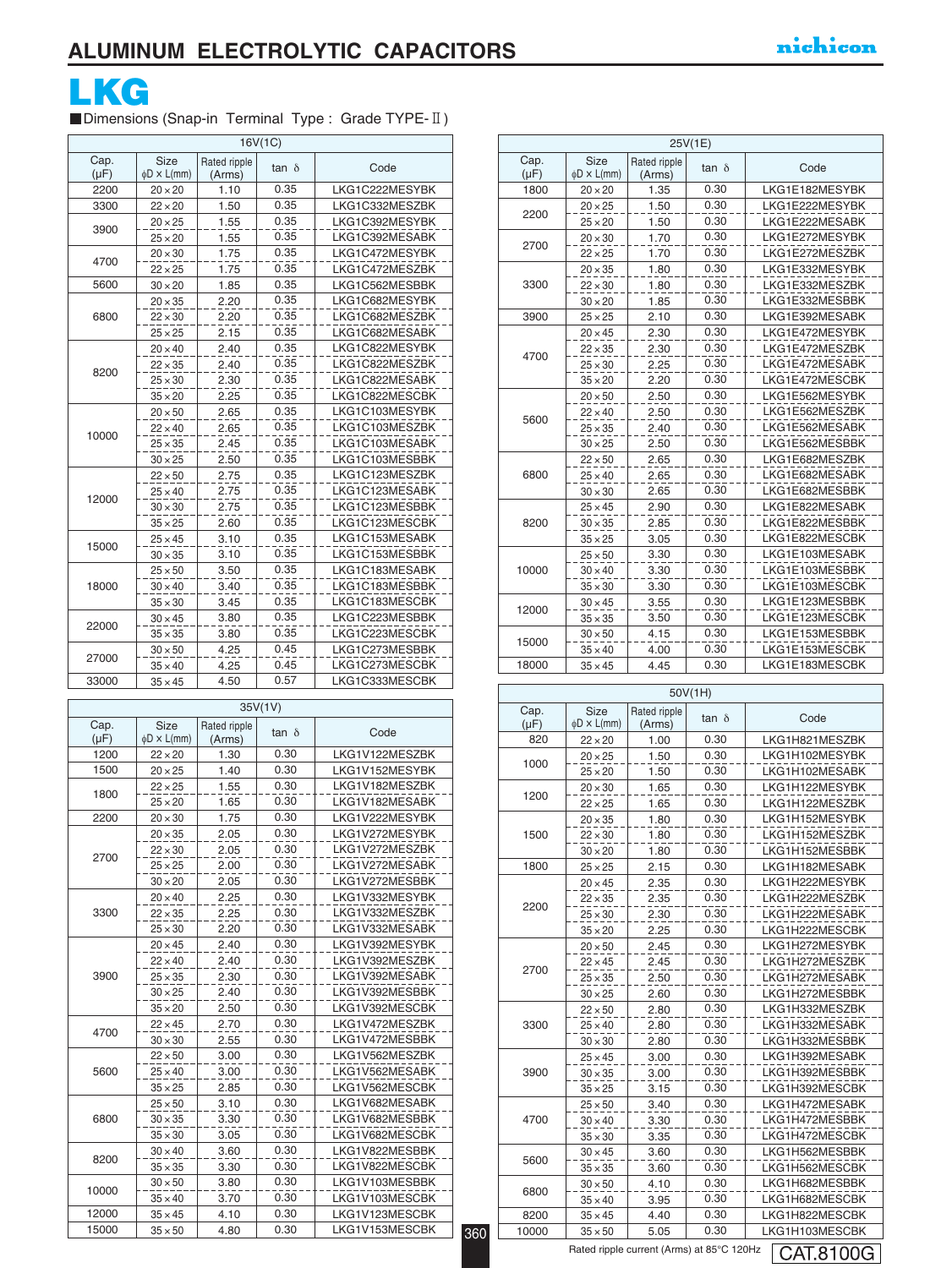

### Dimensions (Snap-in Terminal Type : Grade TYPE-II)

| 63V(1J)           |                          |                        |              |                |  |  |
|-------------------|--------------------------|------------------------|--------------|----------------|--|--|
| Cap.<br>$(\mu F)$ | Size<br>$\phi$ D × L(mm) | Rated ripple<br>(Arms) | $tan \delta$ | Code           |  |  |
|                   | $20 \times 25$           | 1.65                   | 0.30         | LKG1J821MESYBK |  |  |
| 820               | $25 \times 20$           | 1.65                   | 0.30         | LKG1J821MESABK |  |  |
| 1000              | $20 \times 30$           | 1.85                   | 0.30         | LKG1J102MESYBK |  |  |
|                   | $22 \times 25$           | 1.85                   | 0.30         | LKG1J102MESZBK |  |  |
|                   | $20 \times 35$           | 1.95                   | 0.30         | LKG1J122MESYBK |  |  |
| 1200              | $22 \times 30$           | 1.95                   | 0.30         | LKG1J122MESZBK |  |  |
|                   | $25 \times 25$           | 1.90                   | 0.30         | LKG1J122MESABK |  |  |
|                   | $30 \times 20$           | 1.95                   | 0.30         | LKG1J122MESBBK |  |  |
|                   | $20 \times 40$           | 2.15                   | 0.30         | LKG1J152MESYBK |  |  |
| 1500              | $22 \times 35$           | 2.15                   | 0.30         | LKG1J152MESZBK |  |  |
|                   | $25 \times 30$           | 2.10                   | 0.30         | LKG1J152MESABK |  |  |
|                   | $20 \times 45$           | 2.35                   | 0.30         | LKG1J182MESYBK |  |  |
| 1800              | $22 \times 40$           | 2.35                   | 0.30         | LKG1J182MESZBK |  |  |
|                   | $30 \times 25$           | 2.35                   | 0.30         | LKG1J182MESBBK |  |  |
|                   | $35 \times 20$           | 2.45                   | 0.30         | LKG1J182MESCBK |  |  |
|                   | $22 \times 45$           | 2.70                   | 0.30         | LKG1J222MESZBK |  |  |
| 2200              | $25 \times 35$           | 2.75                   | 0.30         | LKG1J222MESABK |  |  |
|                   | $30 \times 30$           | 2.50                   | 0.30         | LKG1J222MESBBK |  |  |
|                   | $25 \times 45$           | 2.80                   | 0.30         | LKG1J272MESABK |  |  |
| 2700              | $30 \times 35$           | 2.75                   | 0.30         | LKG1J272MESBBK |  |  |
|                   | $35 \times 25$           | 2.95                   | 0.30         | LKG1J272MESCBK |  |  |
|                   | $25 \times 50$           | 3.20                   | 0.30         | LKG1J332MESABK |  |  |
| 3300              | $30 \times 40$           | 3.20                   | 0.30         | LKG1J332MESBBK |  |  |
|                   | $35 \times 30$           | 3.15                   | 0.30         | LKG1J332MESCBK |  |  |
| 3900              | $30 \times 45$           | 3.35                   | 0.30         | LKG1J392MESBBK |  |  |
|                   | $35 \times 35$           | 3.35                   | 0.30         | LKG1J392MESCBK |  |  |
| 4700              | $30 \times 50$           | 3.80                   | 0.30         | LKG1J472MESBBK |  |  |
| 5600              | $35 \times 40$           | 4.35                   | 0.30         | LKG1J562MESCBK |  |  |
| 6800              | $35 \times 50$           | 4.60                   | 0.30         | LKG1J682MESCBK |  |  |

|                   | 80V(1K)                         |                        |              |                |  |  |
|-------------------|---------------------------------|------------------------|--------------|----------------|--|--|
| Cap.<br>$(\mu F)$ | <b>Size</b><br>$\phi$ D × L(mm) | Rated ripple<br>(Arms) | $tan \delta$ | Code           |  |  |
|                   | $20 \times 35$                  | 2.05                   | 0.25         | LKG1K821MESYBK |  |  |
| 820               | $22 \times 30$                  | 2.05                   | 0.25         | LKG1K821MESZBK |  |  |
|                   | $25 \times 25$                  | 2.00                   | 0.25         | LKG1K821MESABK |  |  |
|                   | $30 \times 20$                  | 2.05                   | 0.25         | LKG1K821MESBBK |  |  |
|                   | $20 \times 45$                  | 2.20                   | 0.25         | LKG1K102MESYBK |  |  |
|                   | $22 \times 35$                  | 2.20                   | 0.25         | LKG1K102MESZBK |  |  |
| 1000              | $25 \times 30$                  | 2.15                   | 0.25         | LKG1K102MESABK |  |  |
|                   | $35 \times 20$                  | 2.10                   | 0.25         | LKG1K102MESCBK |  |  |
|                   | $20 \times 50$                  | 2.45                   | 0.25         | LKG1K122MESYBK |  |  |
| 1200              | $22 \times 40$                  | 2.45                   | 0.25         | LKG1K122MESZBK |  |  |
|                   | $25 \times 35$                  | 2.30                   | 0.25         | LKG1K122MESABK |  |  |
|                   | $30 \times 25$                  | 2.40                   | 0.25         | LKG1K122MESBBK |  |  |
|                   | $22 \times 50$                  | 2.60                   | 0.25         | LKG1K152MESZBK |  |  |
| 1500              | $25 \times 40$                  | 2.65                   | 0.25         | LKG1K152MESABK |  |  |
|                   | $30 \times 30$                  | 2.65                   | 0.25         | LKG1K152MESBBK |  |  |
|                   | $25 \times 45$                  | 2.85                   | 0.25         | LKG1K182MESABK |  |  |
| 1800              | $30 \times 35$                  | 2.85                   | 0.25         | LKG1K182MESBBK |  |  |
|                   | $35 \times 25$                  | 3.00                   | 0.25         | LKG1K182MESCBK |  |  |
|                   | $25 \times 50$                  | 3.25                   | 0.25         | LKG1K222MESABK |  |  |
| 2200              | $30 \times 40$                  | 3.15                   | 0.25         | LKG1K222MESBBK |  |  |
|                   | $35 \times 30$                  | 3.25                   | 0.25         | LKG1K222MESCBK |  |  |
|                   | $30 \times 45$                  | 3.60                   | 0.25         | LKG1K272MESBBK |  |  |
| 2700              | $35 \times 35$                  | 3.55                   | 0.25         | LKG1K272MESCBK |  |  |
| 3300              | $30 \times 50$                  | 4.10                   | 0.25         | LKG1K332MESBBK |  |  |
|                   | $35 \times 40$                  | 3.95                   | 0.25         | LKG1K332MESCBK |  |  |
| 3900              | $35 \times 45$                  | 4.35                   | 0.25         | LKG1K392MESCBK |  |  |
| 4700              | $35 \times 50$                  | 4.85                   | 0.25         | LKG1K472MESCBK |  |  |

| 100V(2A)          |                          |                        |              |                |  |  |
|-------------------|--------------------------|------------------------|--------------|----------------|--|--|
| Cap.<br>$(\mu F)$ | Size<br>$\phi$ D × L(mm) | Rated ripple<br>(Arms) | $tan \delta$ | Code           |  |  |
|                   | $20 \times 40$           | 2.15                   | 0.25         | LKG2A681MESYBK |  |  |
| 680               | $22 \times 35$           | 2.15                   | 0.25         | LKG2A681MESZBK |  |  |
|                   | $25 \times 30$           | 2.10                   | 0.25         | LKG2A681MESABK |  |  |
|                   | $20 \times 45$           | 2.40                   | 0.25         | LKG2A821MESYBK |  |  |
| 820               | $22 \times 40$           | 2.40                   | 0.25         | LKG2A821MESZBK |  |  |
|                   | $30 \times 25$           | 2.35                   | 0.25         | LKG2A821MESBBK |  |  |
|                   | $35 \times 20$           | 2.45                   | 0.25         | LKG2A821MESCBK |  |  |
| 1000              | $22 \times 45$           | 2.70                   | 0.25         | LKG2A102MESZBK |  |  |
|                   | $25 \times 35$           | 2.75                   | 0.25         | LKG2A102MESABK |  |  |
|                   | $22 \times 50$           | 3.00                   | 0.25         | LKG2A122MESZBK |  |  |
| 1200              | $25 \times 40$           | 2.75                   | 0.25         | LKG2A122MESABK |  |  |
|                   | $30 \times 30$           | 3.05                   | 0.25         | LKG2A122MESBBK |  |  |
|                   | $35 \times 25$           | 2.90                   | 0.25         | LKG2A122MESCBK |  |  |
|                   | $25 \times 50$           | 3.20                   | 0.25         | LKG2A152MESABK |  |  |
| 1500              | $30 \times 35$           | 3.40                   | 0.25         | LKG2A152MESBBK |  |  |
|                   | $35 \times 30$           | 3.20                   | 0.25         | LKG2A152MESCBK |  |  |
|                   | $30 \times 40$           | 3.70                   | 0.25         | LKG2A182MESBBK |  |  |
| 1800              | $35 \times 35$           | 3.40                   | 0.25         | LKG2A182MESCBK |  |  |
|                   | $30 \times 50$           | 3.95                   | 0.25         | LKG2A222MESBBK |  |  |
| 2200              | $35 \times 40$           | 3.80                   | 0.25         | LKG2A222MESCBK |  |  |
| 2700              | $35 \times 45$           | 4.30                   | 0.25         | LKG2A272MESCBK |  |  |
| 3300              | $35 \times 50$           | 4.95                   | 0.25         | LKG2A332MESCBK |  |  |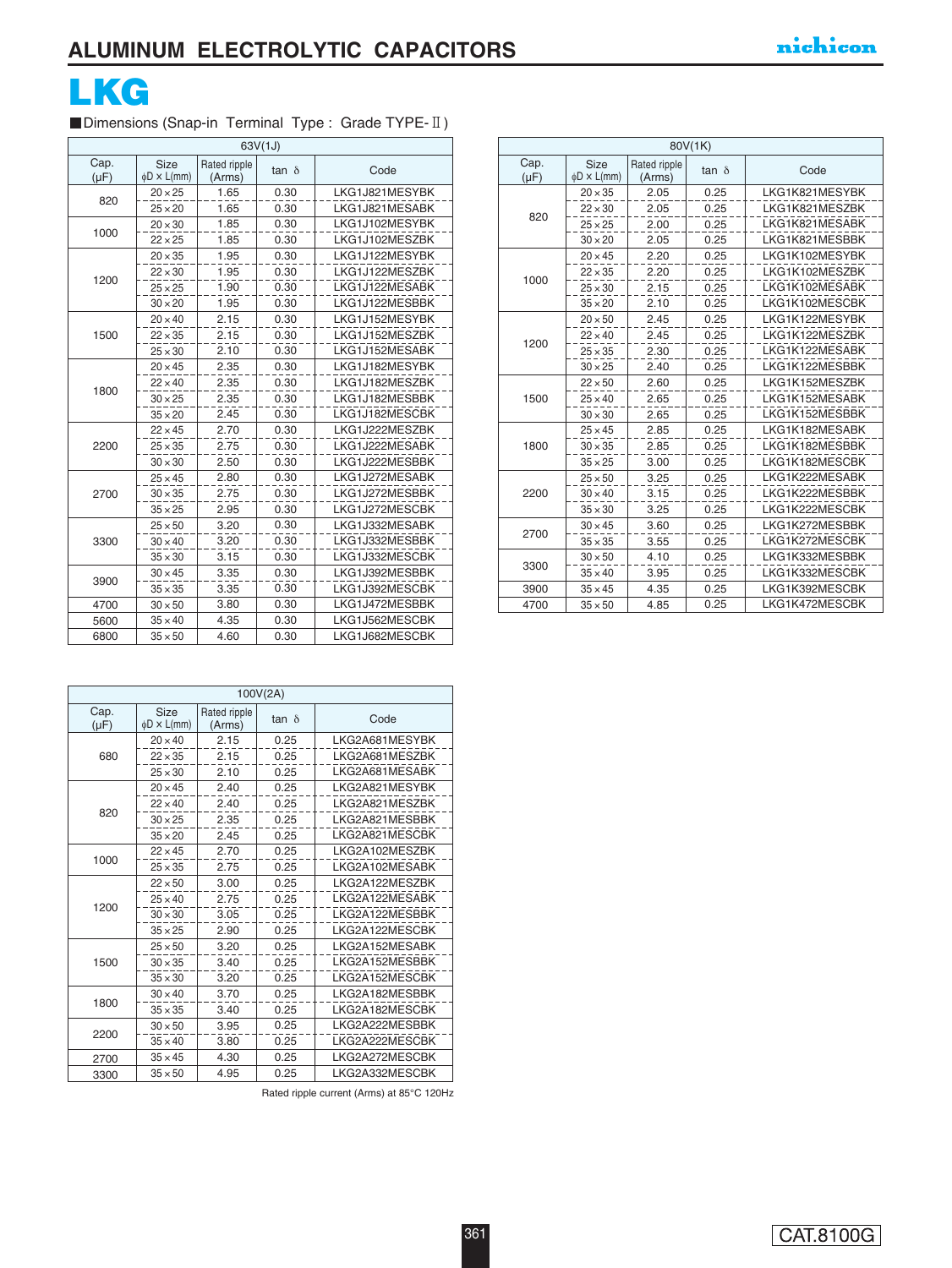

#### ■Dimensions (Snap-in Terminal Type : Grade TYPE-III)

| 16V(1C)           |                                 |                        |              |                |  |
|-------------------|---------------------------------|------------------------|--------------|----------------|--|
| Cap.<br>$(\mu F)$ | <b>Size</b><br>$\phi$ D × L(mm) | Rated ripple<br>(Arms) | $tan \delta$ | Code           |  |
| 1000              | $20 \times 20$                  | 0.90                   | 0.25         | LKG1C102MESYCK |  |
| 1200              | $22 \times 20$                  | 0.95                   | 0.25         | LKG1C122MESZCK |  |
|                   | $20 \times 25$                  | 1.10                   | 0.25         | LKG1C152MESYCK |  |
| 1500              | $25 \times 20$                  | 1.10                   | 0.25         | LKG1C152MESACK |  |
| 1800              | $22 \times 25$                  | 1.20                   | 0.25         | LKG1C182MESZCK |  |
| 2200              | $20 \times 30$                  | 1.35                   | 0.25         | LKG1C222MESYCK |  |
|                   | $30 \times 20$                  | 1.35                   | 0.25         | LKG1C222MESBCK |  |
| 2700              | $20 \times 35$                  | 1.75                   | 0.25         | LKG1C272MESYCK |  |
|                   | $25 \times 25$                  | 1.75                   | 0.25         | LKG1C272MESACK |  |
|                   | $20 \times 40$                  | 2.00                   | 0.25         | LKG1C332MESYCK |  |
| 3300              | $25 \times 30$                  | 2.00                   | 0.25         | LKG1C332MESACK |  |
|                   | $35 \times 20$                  | 1.95                   | 0.25         | LKG1C332MESCCK |  |
|                   | $20 \times 50$                  | 2.30                   | 0.25         | LKG1C392MESYCK |  |
| 3900              | $22 \times 45$                  | 2.30                   | 0.25         | LKG1C392MESZCK |  |
|                   | $25 \times 35$                  | 2.35                   | 0.25         | LKG1C392MESACK |  |
|                   | $30 \times 25$                  | 2.35                   | 0.25         | LKG1C392MESBCK |  |
|                   | $22 \times 50$                  | 2.75                   | 0.25         | LKG1C472MESZCK |  |
| 4700              | $25 \times 40$                  | 2.70                   | 0.25         | LKG1C472MESACK |  |
|                   | $30 \times 30$                  | 2.70                   | 0.25         | LKG1C472MESBCK |  |
|                   | $35 \times 25$                  | 2.60                   | 0.25         | LKG1C472MESCCK |  |
| 5600              | $25 \times 45$                  | 2.90                   | 0.25         | LKG1C562MESACK |  |
|                   | $30 \times 35$                  | 2.90                   | 0.25         | LKG1C562MESBCK |  |
|                   | $25 \times 50$                  | 3.20                   | 0.25         | LKG1C682MESACK |  |
| 6800              | $30 \times 40$                  | 3.20                   | 0.25         | LKG1C682MESBCK |  |
|                   | $35 \times 30$                  | 3.15                   | 0.25         | LKG1C682MESCCK |  |
| 8200              | $30 \times 45$                  | 3.35                   | 0.25         | LKG1C822MESBCK |  |
|                   | $35 \times 35$                  | 3.30                   | 0.25         | LKG1C822MESCCK |  |
| 10000             | $35 \times 40$                  | 3.50                   | 0.25         | LKG1C103MESCCK |  |
| 12000             | $35 \times 45$                  | 3.70                   | 0.25         | LKG1C123MESCCK |  |

| 25V(1E)           |                                 |                        |              |                |  |  |
|-------------------|---------------------------------|------------------------|--------------|----------------|--|--|
| Cap.<br>$(\mu F)$ | <b>Size</b><br>$\phi$ D × L(mm) | Rated ripple<br>(Arms) | $tan \delta$ | Code           |  |  |
| 680               | $20 \times 20$                  | 0.65                   | 0.22         | LKG1E681MESYCK |  |  |
| 820               | $22 \times 20$                  | 0.75                   | 0.22         | LKG1E821MESZCK |  |  |
| 1000              | $25 \times 20$                  | 0.95                   | 0.22         | LKG1E102MESACK |  |  |
| 1200              | $20 \times 25$                  | 1.20                   | 0.22         | LKG1E122MESYCK |  |  |
| 1500              | $20 \times 30$                  | 1.30                   | 0.22         | LKG1E152MESYCK |  |  |
|                   | $30 \times 20$                  | 1.30                   | 0.22         | LKG1E152MESBCK |  |  |
| 1800              | $20 \times 35$                  | 1.60                   | 0.22         | LKG1E182MESYCK |  |  |
|                   | $25 \times 25$                  | 1.55                   | 0.22         | LKG1E182MESACK |  |  |
|                   | $20 \times 40$                  | 1.85                   | 0.22         | LKG1E222MESYCK |  |  |
|                   | $22 \times 35$                  | 1.85                   | 0.22         | LKG1E222MESZCK |  |  |
| 2200              | $25 \times 30$                  | 1.80                   | 0.22         | LKG1E222MESACK |  |  |
|                   | $30 \times 25$                  | 1.80                   | 0.22         | LKG1E222MESBCK |  |  |
|                   | $35 \times 20$                  | 1.75                   | 0.22         | LKG1E222MESCCK |  |  |
|                   | $20 \times 50$                  | 2.20                   | 0.22         | LKG1E272MESYCK |  |  |
| 2700              | $22 \times 45$                  | 2.20                   | 0.22         | LKG1E272MESZCK |  |  |
|                   | $25 \times 35$                  | 2.15                   | 0.22         | LKG1E272MESACK |  |  |
|                   | $22 \times 50$                  | 2.50                   | 0.22         | LKG1E332MESZCK |  |  |
| 3300              | $25 \times 40$                  | 2.45                   | 0.22         | LKG1E332MESACK |  |  |
|                   | $30 \times 30$                  | 2.40                   | 0.22         | LKG1E332MESBCK |  |  |
|                   | $35 \times 25$                  | 2.45                   | 0.22         | LKG1E332MESCCK |  |  |
|                   | $25 \times 45$                  | 2.80                   | 0.22         | LKG1E392MESACK |  |  |
| 3900              | $30 \times 35$                  | 2.80                   | 0.22         | LKG1E392MESBCK |  |  |
| 4700              | $30 \times 40$                  | 3.25                   | 0.22         | LKG1E472MESBCK |  |  |
|                   | $35 \times 30$                  | 3.15                   | 0.22         | LKG1E472MESCCK |  |  |
| 5600              | $30 \times 45$                  | 3.50                   | 0.22         | LKG1E562MESBCK |  |  |
|                   | $35 \times 35$                  | 3.50                   | 0.22         | LKG1E562MESCCK |  |  |
| 6800              | $35 \times 40$                  | 3.80                   | 0.22         | LKG1E682MESCCK |  |  |
| 8200              | $35 \times 45$                  | 4.00                   | 0.22         | LKG1E822MESCCK |  |  |

| 35V(1V)           |                                 |                        |       |                |  |
|-------------------|---------------------------------|------------------------|-------|----------------|--|
| Cap.<br>$(\mu F)$ | <b>Size</b><br>$\phi$ D × L(mm) | Rated ripple<br>(Arms) | tan δ | Code           |  |
|                   | $20 \times 25$                  | 0.85                   | 0.22  | LKG1V821MESYCK |  |
| 820               | $25 \times 20$                  | 0.85                   | 0.22  | LKG1V821MESACK |  |
|                   | $20 \times 30$                  | 1.05                   | 0.22  | LKG1V102MESYCK |  |
| 1000              | $22 \times 25$                  | 1.00                   | 0.22  | LKG1V102MESZCK |  |
|                   | $20 \times 35$                  | 1.45                   | 0.22  | LKG1V122MESYCK |  |
|                   | $22 \times 30$                  | 1.45                   | 0.22  | LKG1V122MESZCK |  |
| 1200              | $25 \times 25$                  | 1.40                   | 0.22  | LKG1V122MESACK |  |
|                   | $30 \times 20$                  | 1.40                   | 0.22  | LKG1V122MESBCK |  |
|                   | $20 \times 40$                  | 1.55                   | 0.22  | LKG1V152MESYCK |  |
| 1500              | $22 \times 35$                  | 1.55                   | 0.22  | LKG1V152MESZCK |  |
|                   | $25 \times 30$                  | 1.50                   | 0.22  | LKG1V152MESACK |  |
|                   | $20 \times 45$                  | 1.80                   | 0.22  | LKG1V182MESYCK |  |
|                   | $22 \times 40$                  | 1.75                   | 0.22  | LKG1V182MESZCK |  |
| 1800              | $30 \times 25$                  | 1.75                   | 0.22  | LKG1V182MESBCK |  |
|                   | $35 \times 20$                  | 1.70                   | 0.22  | LKG1V182MESCCK |  |
|                   | $20 \times 50$                  | 2.00                   | 0.22  | LKG1V222MESYCK |  |
|                   | $22 \times 45$                  | 1.95                   | 0.22  | LKG1V222MESZCK |  |
| 2200              | $25 \times 35$                  | 1.95                   | 0.22  | LKG1V222MESACK |  |
|                   | $30 \times 30$                  | 1.95                   | 0.22  | LKG1V222MESBCK |  |
|                   | $25 \times 45$                  | 2.35                   | 0.22  | LKG1V272MESACK |  |
| 2700              | $30 \times 35$                  | 2.30                   | 0.22  | LKG1V272MESBCK |  |
|                   | $35 \times 25$                  | 2.30                   | 0.22  | LKG1V272MESCCK |  |
|                   | $25 \times 50$                  | 2.70                   | 0.22  | LKG1V332MESACK |  |
| 3300              | $30 \times 40$                  | 2.70                   | 0.22  | LKG1V332MESBCK |  |
|                   | $35 \times 30$                  | 2.65                   | 0.22  | LKG1V332MESCCK |  |
|                   | $30 \times 45$                  | 3.00                   | 0.22  | LKG1V392MESBCK |  |
| 3900              | $35 \times 35$                  | 3.00                   | 0.22  | LKG1V392MESCCK |  |
|                   | $30 \times 50$                  | 3.55                   | 0.22  | LKG1V472MESBCK |  |
| 4700              | $35 \times 40$                  | 3.55                   | 0.22  | LKG1V472MESCCK |  |
| 5600              | $35 \times 45$                  | 3.80                   | 0.22  | LKG1V562MESCCK |  |
| 6800              | $35 \times 50$                  | 4.15                   | 0.22  | LKG1V682MESCCK |  |

| 50V(1H)           |                          |                        |              |                |  |  |
|-------------------|--------------------------|------------------------|--------------|----------------|--|--|
| Cap.<br>$(\mu F)$ | Size<br>$\phi$ D × L(mm) | Rated ripple<br>(Arms) | $tan \delta$ | Code           |  |  |
| 680               | $20 \times 30$           | 1.05                   | 0.22         | LKG1H681MESYCK |  |  |
|                   | $22 \times 25$           | 1.00                   | 0.22         | LKG1H681MESZCK |  |  |
|                   | $22 \times 30$           | 1.40                   | 0.22         | LKG1H821MESZCK |  |  |
| 820               | $25 \times 25$           | 1.35                   | 0.22         | LKG1H821MESACK |  |  |
|                   | $30 \times 20$           | 1.35                   | 0.22         | LKG1H821MESBCK |  |  |
| 1000              | $20 \times 35$           | 1.80                   | 0.22         | LKG1H102MESYCK |  |  |
|                   | $20 \times 40$           | 1.95                   | 0.22         | LKG1H122MESYCK |  |  |
| 1200              | $25 \times 30$           | 1.95                   | 0.22         | LKG1H122MESACK |  |  |
|                   | $30 \times 25$           | 1.90                   | 0.22         | LKG1H122MESBCK |  |  |
|                   | $35 \times 20$           | 1.90                   | 0.22         | LKG1H122MESCCK |  |  |
|                   | $20 \times 50$           | 2.20                   | 0.22         | LKG1H152MESYCK |  |  |
| 1500              | $22 \times 45$           | 2.20                   | 0.22         | LKG1H152MESZCK |  |  |
|                   | $25 \times 35$           | 2.15                   | 0.22         | LKG1H152MESACK |  |  |
|                   | $30 \times 30$           | 2.15                   | 0.22         | LKG1H152MESBCK |  |  |
|                   | $22 \times 50$           | 2.45                   | 0.22         | LKG1H182MESZCK |  |  |
| 1800              | $25 \times 40$           | 2.45                   | 0.22         | LKG1H182MESACK |  |  |
|                   | $35 \times 25$           | 2.40                   | 0.22         | LKG1H182MESCCK |  |  |
|                   | $25 \times 50$           | 2.65                   | 0.22         | LKG1H222MESACK |  |  |
| 2200              | $30 \times 35$           | 2.60                   | 0.22         | LKG1H222MESBCK |  |  |
|                   | $35 \times 30$           | 2.60                   | 0.22         | LKG1H222MESCCK |  |  |
| 2700              | $30 \times 45$           | 3.00                   | 0.22         | LKG1H272MESBCK |  |  |
|                   | $35 \times 35$           | 2.95                   | 0.22         | LKG1H272MESCCK |  |  |
| 3300              | $30 \times 50$           | 3.30                   | 0.22         | LKG1H332MESBCK |  |  |
|                   | $35 \times 40$           | 3.25                   | 0.22         | LKG1H332MESCCK |  |  |
| 3900              | $35 \times 45$           | 3.50                   | 0.22         | LKG1H392MESCCK |  |  |
| 4700              | $35 \times 50$           | 3.90                   | 0.22         | LKG1H472MESCCK |  |  |

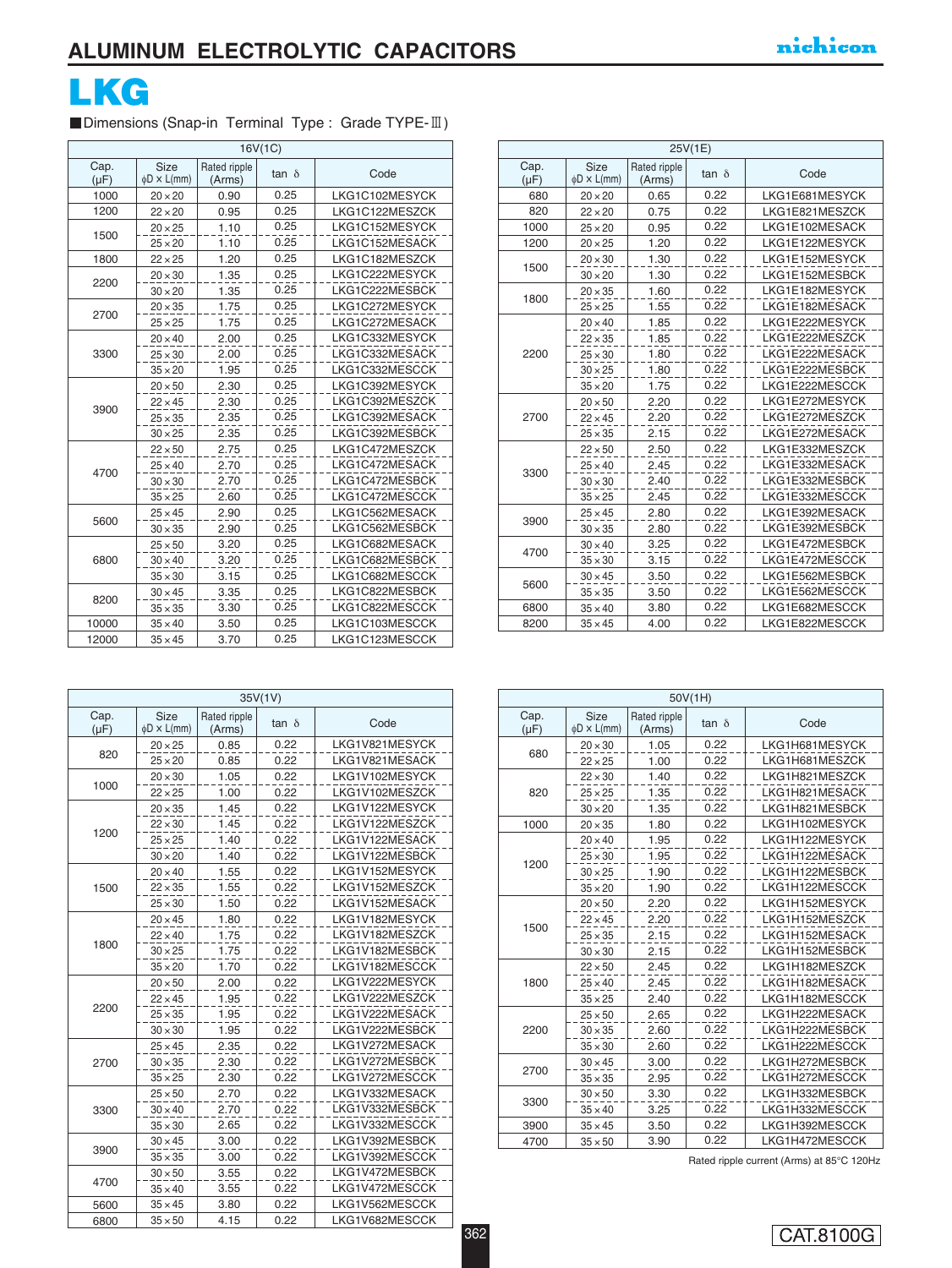

### ■Dimensions (Snap-in Terminal Type : Grade TYPE-II)

| 63V(1J)           |                          |                        |              |                |  |  |
|-------------------|--------------------------|------------------------|--------------|----------------|--|--|
| Cap.<br>$(\mu F)$ | Size<br>$\phi$ D × L(mm) | Rated ripple<br>(Arms) | tan $\delta$ | Code           |  |  |
|                   | $20 \times 30$           | 1.75                   | 0.22         | LKG1J681MESYCK |  |  |
| 680               | $22 \times 25$           | 1.75                   | 0.22         | LKG1J681MESZCK |  |  |
|                   | $30 \times 20$           | 1.90                   | 0.22         | LKG1J681MESBCK |  |  |
|                   | $20 \times 35$           | 1.90                   | 0.22         | LKG1J821MESYCK |  |  |
| 820               | $22 \times 30$           | 1.90                   | 0.22         | LKG1J821MESZCK |  |  |
|                   | $25 \times 25$           | 1.85                   | 0.22         | LKG1J821MESACK |  |  |
|                   | $20 \times 40$           | 2.10                   | 0.22         | LKG1J102MESYCK |  |  |
| 1000              | $22 \times 35$           | 2.05                   | 0.22         | LKG1J102MESZCK |  |  |
|                   | $25 \times 30$           | 2.00                   | 0.22         | LKG1J102MESACK |  |  |
|                   | $20 \times 45$           | 2.35                   | 0.22         | LKG1J122MESYCK |  |  |
| 1200              | $22 \times 40$           | 2.25                   | 0.22         | LKG1J122MESZCK |  |  |
|                   | $30 \times 25$           | 2.20                   | 0.22         | LKG1J122MESBCK |  |  |
|                   | $35 \times 20$           | 2.30                   | 0.22         | LKG1J122MESCCK |  |  |
| 1500              | $22 \times 45$           | 2.60                   | 0.22         | LKG1J152MESZCK |  |  |
|                   | $25 \times 35$           | 2.65                   | 0.22         | LKG1J152MESACK |  |  |
|                   | $22 \times 50$           | 2.90                   | 0.22         | LKG1J182MESZCK |  |  |
| 1800              | $25 \times 40$           | 2.90                   | 0.22         | LKG1J182MESACK |  |  |
|                   | $30 \times 30$           | 2.90                   | 0.22         | LKG1J182MESBCK |  |  |
|                   | $35 \times 25$           | 2.75                   | 0.22         | LKG1J182MESCCK |  |  |
| 2200              | $25 \times 45$           | 3.25                   | 0.22         | LKG1J222MESACK |  |  |
|                   | $30 \times 35$           | 3.20                   | 0.22         | LKG1J222MESBCK |  |  |
| 2700              | $30 \times 45$           | 3.30                   | 0.22         | LKG1J272MESBCK |  |  |
|                   | $35 \times 30$           | 3.65                   | 0.22         | LKG1J272MESCCK |  |  |
| 3300              | $30 \times 50$           | 3.80                   | 0.22         | LKG1J332MESBCK |  |  |
|                   | $35 \times 35$           | 4.00                   | 0.22         | LKG1J332MESCCK |  |  |
| 3900              | $35 \times 40$           | 4.30                   | 0.22         | LKG1J392MESCCK |  |  |
| 4700              | $35 \times 50$           | 4.50                   | 0.22         | LKG1J472MESCCK |  |  |

| 80V(1K)           |                          |                        |              |                |  |  |
|-------------------|--------------------------|------------------------|--------------|----------------|--|--|
| Cap.<br>$(\mu F)$ | Size<br>$\phi$ D × L(mm) | Rated ripple<br>(Arms) | tan $\delta$ | Code           |  |  |
|                   | $20 \times 45$           | 2.10                   | 0.20         | LKG1K681MESYCK |  |  |
| 680               | $22 \times 35$           | 2.25                   | 0.20         | LKG1K681MESZCK |  |  |
|                   | $25 \times 30$           | 2.15                   | 0.20         | LKG1K681MESACK |  |  |
|                   | $20 \times 50$           | 2.40                   | 0.20         | LKG1K821MESYCK |  |  |
|                   | $22 \times 40$           | 2.45                   | 0.20         | LKG1K821MESZCK |  |  |
| 820               | $25 \times 35$           | 2.35                   | 0.20         | LKG1K821MESACK |  |  |
|                   | $30 \times 25$           | 2.40                   | 0.20         | LKG1K821MESBCK |  |  |
|                   | $35 \times 20$           | 2.55                   | 0.20         | LKG1K821MESCCK |  |  |
|                   | $22 \times 50$           | 2.60                   | 0.20         | LKG1K102MESZCK |  |  |
| 1000              | $25 \times 40$           | 2.60                   | 0.20         | LKG1K102MESACK |  |  |
|                   | $30 \times 30$           | 2.60                   | 0.20         | LKG1K102MESBCK |  |  |
|                   | $25 \times 45$           | 2.85                   | 0.20         | LKG1K122MESACK |  |  |
| 1200              | $30 \times 35$           | 2.80                   | 0.20         | LKG1K122MESBCK |  |  |
|                   | $35 \times 25$           | 2.95                   | 0.20         | LKG1K122MESCCK |  |  |
|                   | $25 \times 50$           | 3.30                   | 0.20         | LKG1K152MESACK |  |  |
| 1500              | $30 \times 40$           | 3.20                   | 0.20         | LKG1K152MESBCK |  |  |
|                   | $35 \times 30$           | 3.25                   | 0.20         | LKG1K152MESCCK |  |  |
| 1800              | $30 \times 45$           | 3.55                   | 0.20         | LKG1K182MESBCK |  |  |
|                   | $35 \times 35$           | 3.50                   | 0.20         | LKG1K182MESCCK |  |  |
| 2200              | $30 \times 50$           | 4.05                   | 0.20         | LKG1K222MESBCK |  |  |
|                   | $35 \times 40$           | 3.90                   | 0.20         | LKG1K222MESCCK |  |  |
| 2700              | $35 \times 45$           | 4.45                   | 0.20         | LKG1K272MESCCK |  |  |
| 3300              | $35 \times 50$           | 5.05                   | 0.20         | LKG1K332MESCCK |  |  |

| 100V(2A)          |                                 |                        |              |                |  |  |
|-------------------|---------------------------------|------------------------|--------------|----------------|--|--|
| Cap.<br>$(\mu F)$ | <b>Size</b><br>$\phi$ D × L(mm) | Rated ripple<br>(Arms) | tan $\delta$ | Code           |  |  |
| 680               | $22 \times 45$                  | 2.65                   | 0.20         | LKG2A681MESZCK |  |  |
|                   | $25 \times 35$                  | 2.70                   | 0.20         | LKG2A681MESACK |  |  |
|                   | $22 \times 50$                  | 3.00                   | 0.20         | LKG2A821MESZCK |  |  |
| 820               | $25 \times 40$                  | 3.00                   | 0.20         | LKG2A821MESACK |  |  |
|                   | $30 \times 30$                  | 3.00                   | 0.20         | LKG2A821MESBCK |  |  |
|                   | $35 \times 25$                  | 2.85                   | 0.20         | LKG2A821MESCCK |  |  |
|                   | $25 \times 50$                  | 3.10                   | 0.20         | LKG2A102MESACK |  |  |
| 1000              | $30 \times 35$                  | 3.30                   | 0.20         | LKG2A102MESBCK |  |  |
|                   | $35 \times 30$                  | 3.05                   | 0.20         | LKG2A102MESCCK |  |  |
| 1200              | $30 \times 40$                  | 3.60                   | 0.20         | LKG2A122MESBCK |  |  |
|                   | $35 \times 35$                  | 3.30                   | 0.20         | LKG2A122MESCCK |  |  |
| 1500              | $30 \times 50$                  | 3.90                   | 0.20         | LKG2A152MESBCK |  |  |
|                   | $35 \times 40$                  | 3.75                   | 0.20         | LKG2A152MESCCK |  |  |
| 1800              | $35 \times 45$                  | 4.15                   | 0.20         | LKG2A182MESCCK |  |  |
| 2200              | $35 \times 50$                  | 4.75                   | 0.20         | LKG2A222MESCCK |  |  |